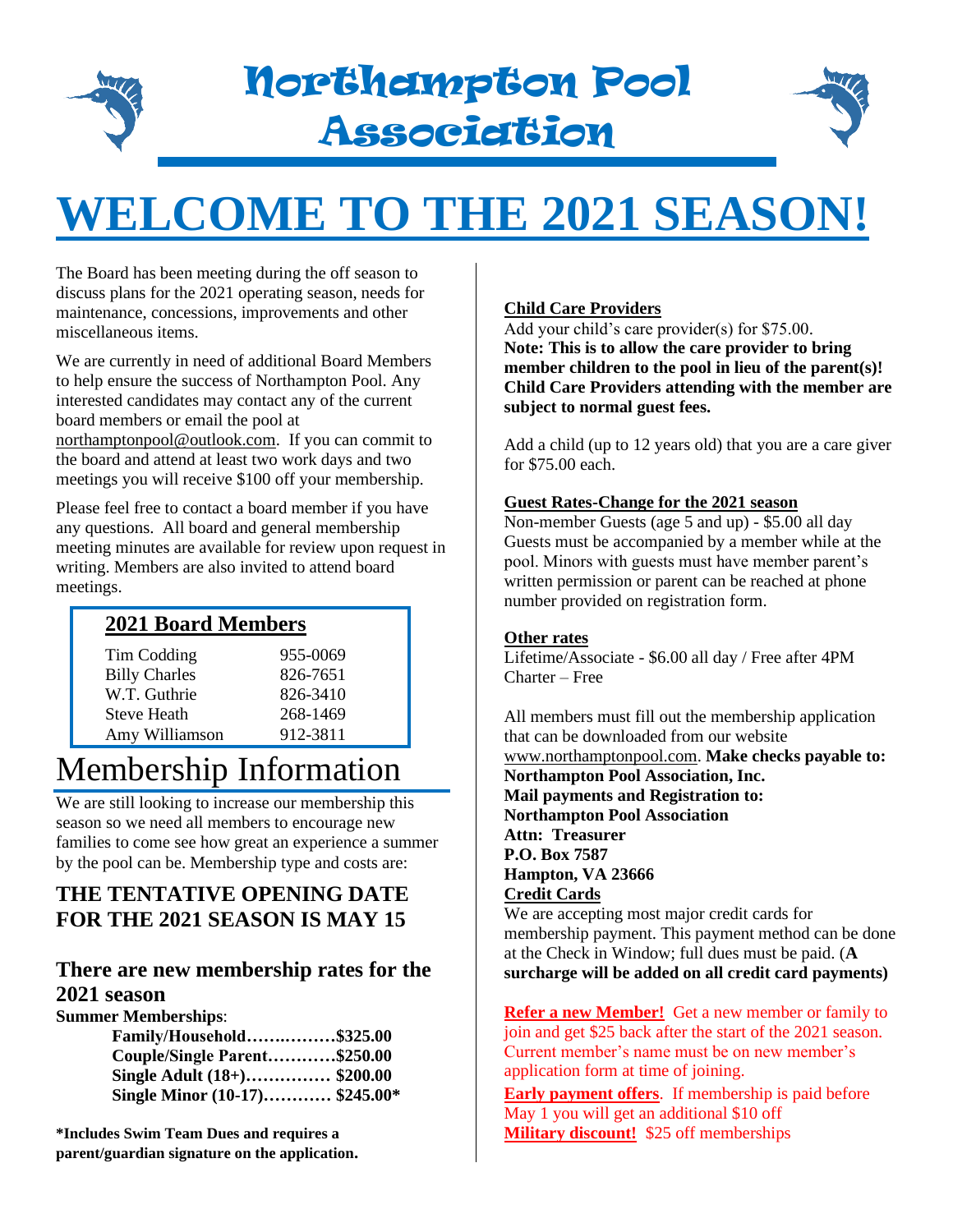**Police/First Responders discount!** \$25 off memberships **Teachers/School Faculty discount!** \$25 off memberships with proper school identification

**Membership Dues should be paid by June 1, 2021**

Email questions to: **[northamptonpool@outlook.com](mailto:northamptonpool@outlook.com)**

# 2021 Hours of Operation

#### **Holidays**

Memorial Day, July 4th, Labor Day 10 AM – 6PM

#### **Full Time Schedule (begins on June 12th)**

#### **Notice: The pool closes at 4PM for Marlin home meets. Check the bulletin board for possible changes to those dates.**

#### **Inclement Weather, Equipment Failure:**

At the discretion of the on-duty manager the pool may be temporarily closed due to inclement weather or equipment failure. Some decisions will be based on guidelines set forth by the Board. Virginia Health Department Regulations dictate the amount of time the pool will be cleared from the onset of thunder, lightning and/or heavy rain, and decreased chemical composition in the pool, equipment failure and accidents. Arrangements will be made to re-open after inclement weather if possible. Other situations will be assessed on a case by case basis.



#### **Parties**

Did you know NHP rents out the pool for during and after- hours parties? For a fee any group (subject to approval) can rent the pool for up to 4 hours. In years past groups have included graduation parties, High School reunions, Bethel Band, local churches and business work parties. For after-hours parties the groups have exclusive use of the pool. Parties during normal hours are known as "Cake and Ice Cream" parties.

These parties have been Birthday celebrations but are open to Sports Teams and church groups as well. These parties have a limited group size and will have 2 hours reserved on the patio or the pump house deck but attendees are welcome to stay and swim after the party too! For additional information on either of these types of parties email us at: [northhamptonpool@outlook.com](mailto:northhamptonpool@outlook.com) or just stop by the gate or call 826-9808 during normal hours.



### General Announcements

Northampton Pool is now a non-smoking pool. A smoking area will be provided outside the gate. Outside food and drinks are permitted but no glass bottles.

#### **Pre-Season Clean Up!**

We need your help to get the pool ready for opening day May 15.

**Grab your lawn equipment and paint brush and meet us at the pool!**

### Swim Team

The swim team information is TBD

The Northampton Marlins are members of the Greater Peninsula Swim Association (GPSA), competing against other peninsula pools in home and away meets. It's a great way to enjoy the summer and make new friends. Come out and join in the fun:

- Home Meet Parties till 10 PM
- Away Meet Dinners
- Swim-A-Thon Party
- End of Season Awards Banquet

**Head Coach TBD**